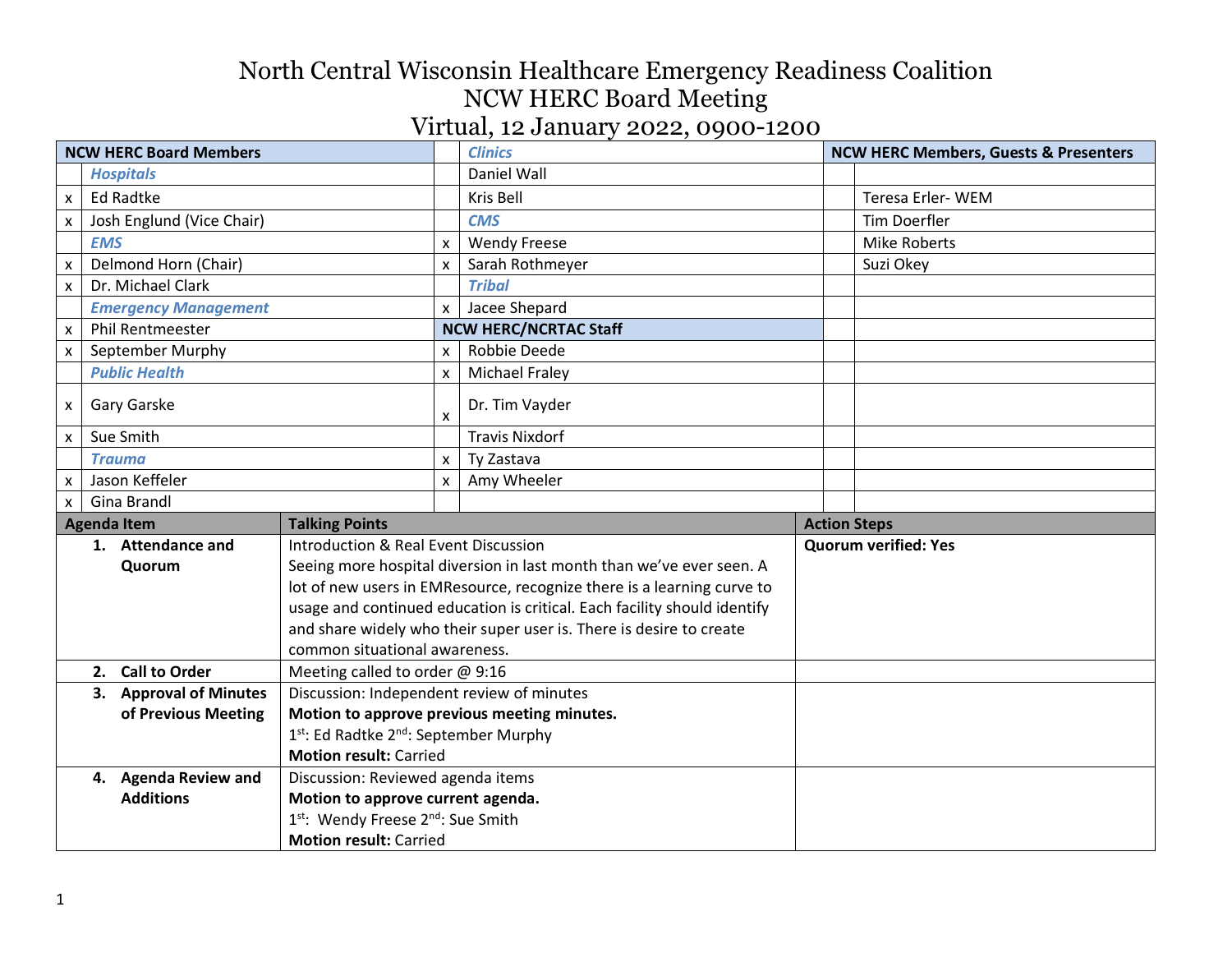### Virtual, 12 January 2022, 0900-1200

| <b>Review/Accountant</b><br>Cut travel funds by 50%<br>Non-profit O'Leary Update<br>Report<br>Subcontract is still ongoing; main correction has been<br>Conduct PPE bolstering grants<br>$\circ$<br>completed<br>Shift ABLS seat funds to hazmat virtual<br>$\bullet$<br>Nov/Dec Financials<br>seats and explore an in-person train-the-<br>$\bullet$<br>Amy contract update<br>trainer course<br>$\circ$<br>Reviewed budget; have approx. \$120,000 budget left<br>$\circ$<br>yet; November checks went out, December PO has<br>been submitted<br><b>Budget Update and Recommendations</b><br>Logistics<br>$\circ$<br>■ PPE bolstering grants – approx. \$42,000 set<br>aside for this<br>Would we want to allow hospitals to use some<br>٠<br>of these funds on structural changes made for<br>COVID surge? Not sure there is a need.<br>Create simple survey for SNFs and EMS to<br>$\blacksquare$<br>assess their PPE needs; based on survey<br>results, create RFP for PPE bolstering grant<br>Goal of bolstering would be so they have a<br>supply large enough so as not to require any<br>support<br>Unrestricted funds/Logo<br>$\bullet$<br>Logo cannot be used with HPP funds; however, we can<br>$\circ$<br>use our unrestricted funds to do so<br>Identified a contractor who provided a quote for a logo<br>$\circ$<br>for \$300; she also provides additional services we can<br>explore; working to get official quote to move this<br>forward<br>Need to submit a mid-year budget<br>Recommendation from exec team is to reallocate 50%<br>$\bigcirc$<br>of travel line item; approx. \$26,000 could be<br>reallocated to other projects<br>Travel dollars are not allowed for carry over<br>$\circ$ |           | $\mathbf{r}$ in cause, is obtained $\mathbf{r}$<br>$-0$ $-$ , $0$ $700$ $-$ |                           |
|----------------------------------------------------------------------------------------------------------------------------------------------------------------------------------------------------------------------------------------------------------------------------------------------------------------------------------------------------------------------------------------------------------------------------------------------------------------------------------------------------------------------------------------------------------------------------------------------------------------------------------------------------------------------------------------------------------------------------------------------------------------------------------------------------------------------------------------------------------------------------------------------------------------------------------------------------------------------------------------------------------------------------------------------------------------------------------------------------------------------------------------------------------------------------------------------------------------------------------------------------------------------------------------------------------------------------------------------------------------------------------------------------------------------------------------------------------------------------------------------------------------------------------------------------------------------------------------------------------------------------------------------------------------------------------------------------------------------|-----------|-----------------------------------------------------------------------------|---------------------------|
|                                                                                                                                                                                                                                                                                                                                                                                                                                                                                                                                                                                                                                                                                                                                                                                                                                                                                                                                                                                                                                                                                                                                                                                                                                                                                                                                                                                                                                                                                                                                                                                                                                                                                                                      |           |                                                                             |                           |
|                                                                                                                                                                                                                                                                                                                                                                                                                                                                                                                                                                                                                                                                                                                                                                                                                                                                                                                                                                                                                                                                                                                                                                                                                                                                                                                                                                                                                                                                                                                                                                                                                                                                                                                      |           |                                                                             |                           |
|                                                                                                                                                                                                                                                                                                                                                                                                                                                                                                                                                                                                                                                                                                                                                                                                                                                                                                                                                                                                                                                                                                                                                                                                                                                                                                                                                                                                                                                                                                                                                                                                                                                                                                                      | 5. Budget | <b>Discussion:</b>                                                          | <b>Budget amendments:</b> |
|                                                                                                                                                                                                                                                                                                                                                                                                                                                                                                                                                                                                                                                                                                                                                                                                                                                                                                                                                                                                                                                                                                                                                                                                                                                                                                                                                                                                                                                                                                                                                                                                                                                                                                                      |           |                                                                             |                           |
|                                                                                                                                                                                                                                                                                                                                                                                                                                                                                                                                                                                                                                                                                                                                                                                                                                                                                                                                                                                                                                                                                                                                                                                                                                                                                                                                                                                                                                                                                                                                                                                                                                                                                                                      |           |                                                                             |                           |
|                                                                                                                                                                                                                                                                                                                                                                                                                                                                                                                                                                                                                                                                                                                                                                                                                                                                                                                                                                                                                                                                                                                                                                                                                                                                                                                                                                                                                                                                                                                                                                                                                                                                                                                      |           |                                                                             |                           |
|                                                                                                                                                                                                                                                                                                                                                                                                                                                                                                                                                                                                                                                                                                                                                                                                                                                                                                                                                                                                                                                                                                                                                                                                                                                                                                                                                                                                                                                                                                                                                                                                                                                                                                                      |           |                                                                             |                           |
|                                                                                                                                                                                                                                                                                                                                                                                                                                                                                                                                                                                                                                                                                                                                                                                                                                                                                                                                                                                                                                                                                                                                                                                                                                                                                                                                                                                                                                                                                                                                                                                                                                                                                                                      |           |                                                                             |                           |
|                                                                                                                                                                                                                                                                                                                                                                                                                                                                                                                                                                                                                                                                                                                                                                                                                                                                                                                                                                                                                                                                                                                                                                                                                                                                                                                                                                                                                                                                                                                                                                                                                                                                                                                      |           |                                                                             |                           |
|                                                                                                                                                                                                                                                                                                                                                                                                                                                                                                                                                                                                                                                                                                                                                                                                                                                                                                                                                                                                                                                                                                                                                                                                                                                                                                                                                                                                                                                                                                                                                                                                                                                                                                                      |           |                                                                             |                           |
|                                                                                                                                                                                                                                                                                                                                                                                                                                                                                                                                                                                                                                                                                                                                                                                                                                                                                                                                                                                                                                                                                                                                                                                                                                                                                                                                                                                                                                                                                                                                                                                                                                                                                                                      |           |                                                                             |                           |
|                                                                                                                                                                                                                                                                                                                                                                                                                                                                                                                                                                                                                                                                                                                                                                                                                                                                                                                                                                                                                                                                                                                                                                                                                                                                                                                                                                                                                                                                                                                                                                                                                                                                                                                      |           |                                                                             |                           |
|                                                                                                                                                                                                                                                                                                                                                                                                                                                                                                                                                                                                                                                                                                                                                                                                                                                                                                                                                                                                                                                                                                                                                                                                                                                                                                                                                                                                                                                                                                                                                                                                                                                                                                                      |           | Logistics<br>$\circ$                                                        |                           |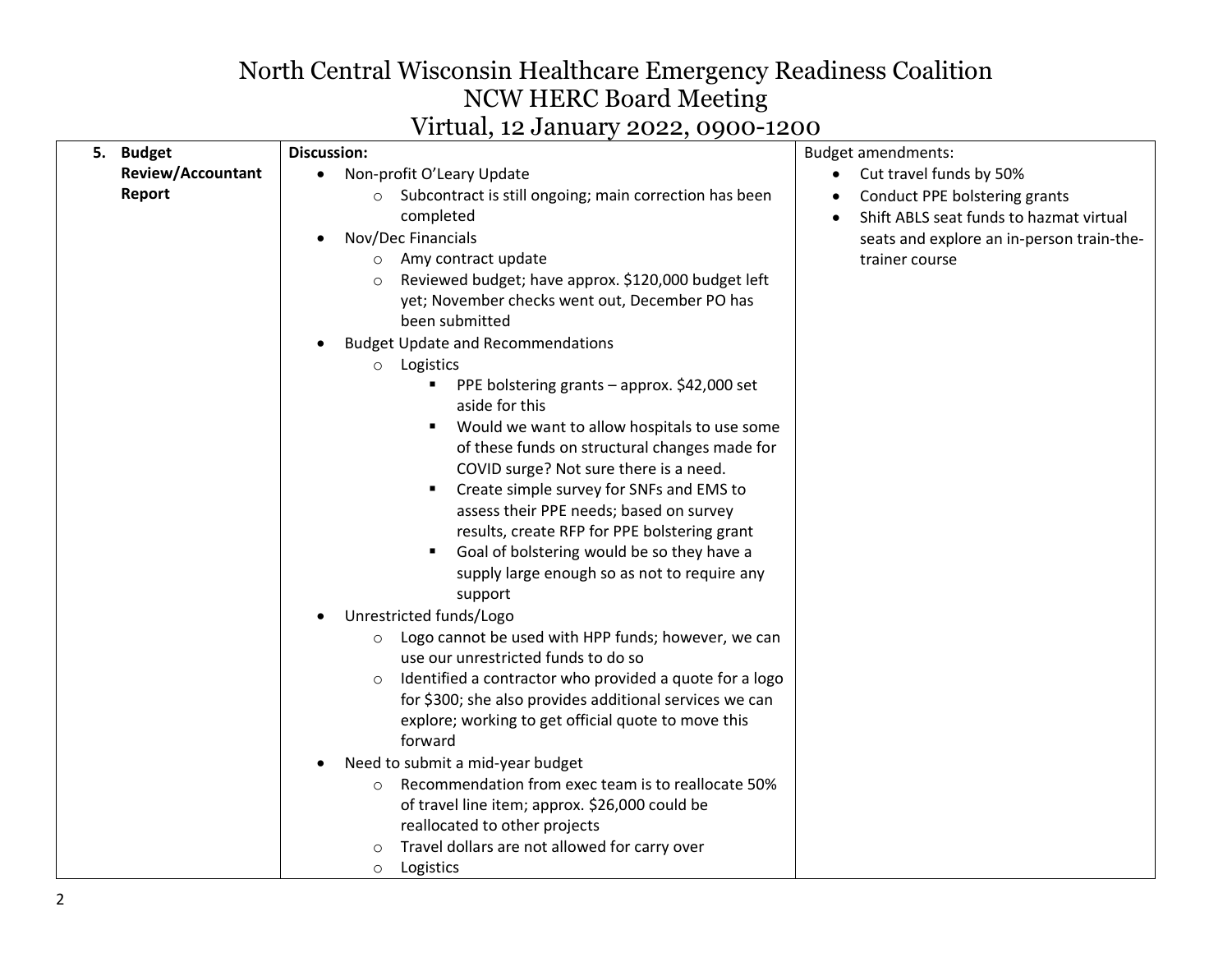### Virtual, 12 January 2022, 0900-1200

|                         | One isopod is missing, one is moved and needs<br>$\blacksquare$ |  |
|-------------------------|-----------------------------------------------------------------|--|
|                         | to be moved back; all 14 isopods need new                       |  |
|                         | filters; total cost would be approx. \$1,300                    |  |
|                         | UV lights - 35 have been deployed, 22 are "on<br>$\blacksquare$ |  |
|                         | location," many not being used currently                        |  |
|                         | MCI bags - chest seals, quick clot, and<br>$\blacksquare$       |  |
|                         | dressings have expired; have 30 kits (3                         |  |
|                         | missing); approx. cost to replace these items:                  |  |
|                         | chest seals \$4,200, quick clot is \$6,000                      |  |
|                         | • Allocating \$1,300 for isopod filters and                     |  |
|                         | \$10,200 for MCI go bag augmentation                            |  |
|                         | (funds can come from travel dollars not                         |  |
|                         | used)                                                           |  |
|                         | <b>ABLS</b> seats<br>$\circ$                                    |  |
|                         | Do we share seats with EMS for Advance Burn                     |  |
|                         | Life Support or for virtual hazmat seats?                       |  |
|                         | Not sure EMS would utilize ABLS seats<br>$\bullet$              |  |
|                         | as much as we'd like                                            |  |
|                         | Hazmat seats would be utilized - viable                         |  |
|                         | option; could purchase \$20,000 worth                           |  |
|                         | of virtual seats and bring an 8 hr.                             |  |
|                         | hands-on course for \$25,000 total;                             |  |
|                         | could use Recovery Workshop funds                               |  |
|                         | that were unspent to be put towards                             |  |
|                         | this (in addition to ABLS funds)                                |  |
|                         | <b>Motion to approve November financials</b>                    |  |
|                         | 1 <sup>st</sup> : Jason Keffeler 2 <sup>nd</sup> : Josh Englund |  |
|                         | <b>Motion result: Carried</b>                                   |  |
|                         |                                                                 |  |
|                         | Motion to approve amendments to mid-year budget                 |  |
|                         | 1 <sup>st</sup> : Ed Radtke 2 <sup>nd</sup> : Gina Brandl       |  |
|                         | <b>Motion result: Carried</b>                                   |  |
| 6. HERC "Extreme        | Discussion                                                      |  |
| <b>Makeover" Update</b> | Share what we have developed                                    |  |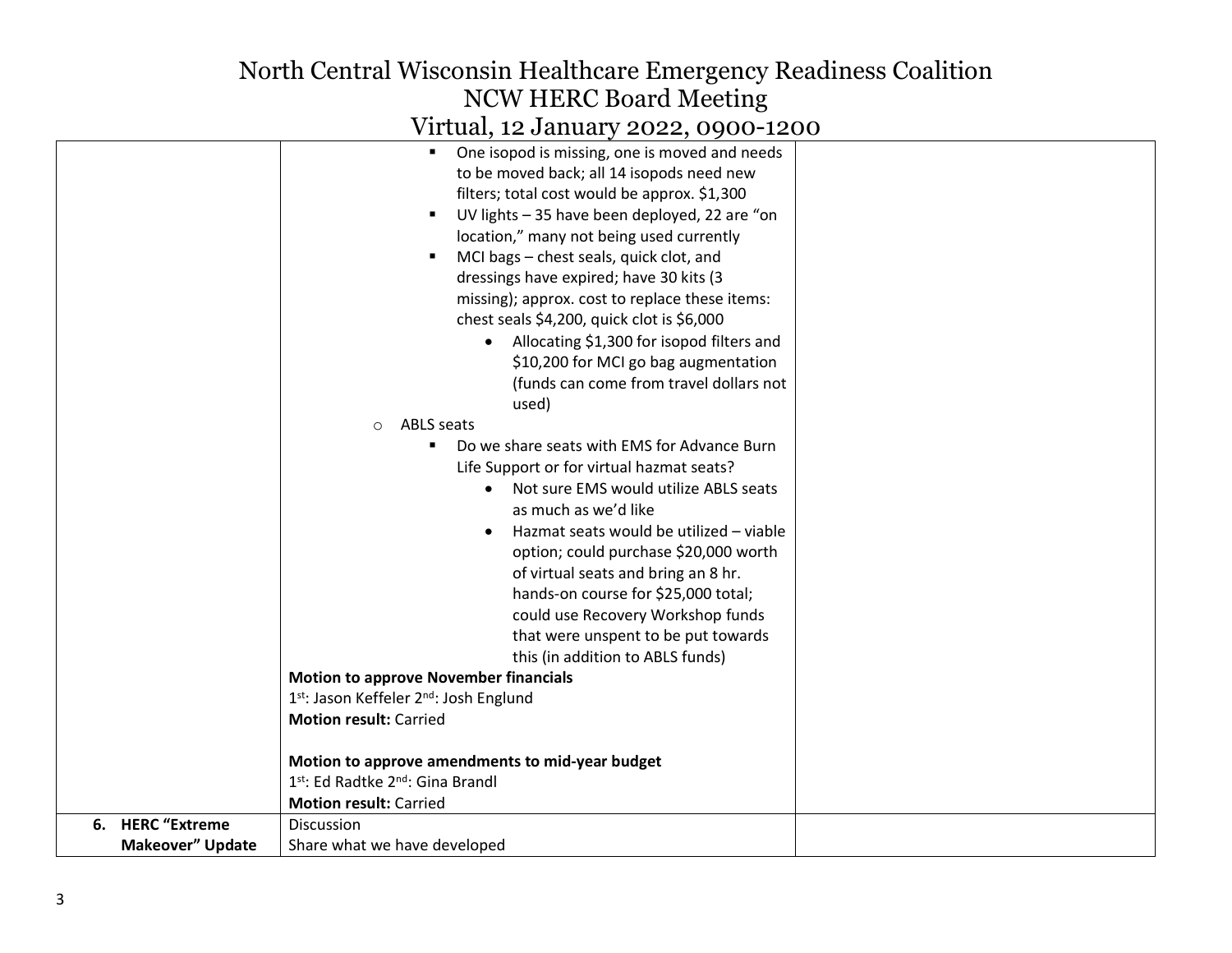|    |                         | $1.0041$ , $2.0011$ , $1.001$ , $1.001$ , $1.001$                                                                                                                                                                                                                                                                                                                                                                                                                                                                                                                                |                                                                                                                                      |
|----|-------------------------|----------------------------------------------------------------------------------------------------------------------------------------------------------------------------------------------------------------------------------------------------------------------------------------------------------------------------------------------------------------------------------------------------------------------------------------------------------------------------------------------------------------------------------------------------------------------------------|--------------------------------------------------------------------------------------------------------------------------------------|
|    | 7. Recovery Workshop    | OPHEC is working with a contractor to revitalize the<br>expectations and structure of how HERC's work and identifying<br>gaps<br>HERC Board will be surveyed in early spring<br>Intent is there will be a large discussion with state advisory<br>group in April, and then final recommendations will be made<br>Coordinators are due for contract renewal this year -<br>recommendations likely will not be complete by the time this is<br>needed; may be able to just do a contract extension for one<br>year until this process is complete<br><b>Review recommendations</b> | Send out summary document.                                                                                                           |
|    |                         |                                                                                                                                                                                                                                                                                                                                                                                                                                                                                                                                                                                  |                                                                                                                                      |
|    | Follow-up               | This document will go to:                                                                                                                                                                                                                                                                                                                                                                                                                                                                                                                                                        |                                                                                                                                      |
|    |                         | OPHEC, WI Hospital Association, Rural WI Hospital Coalition, and WI                                                                                                                                                                                                                                                                                                                                                                                                                                                                                                              |                                                                                                                                      |
|    |                         | <b>State Advisory Group</b>                                                                                                                                                                                                                                                                                                                                                                                                                                                                                                                                                      |                                                                                                                                      |
|    |                         | <b>Motion to approve Recovery Summary Recommendations</b>                                                                                                                                                                                                                                                                                                                                                                                                                                                                                                                        |                                                                                                                                      |
|    |                         | 1 <sup>st</sup> : Phil Rentmeester 2 <sup>nd</sup> : Gary Garske                                                                                                                                                                                                                                                                                                                                                                                                                                                                                                                 |                                                                                                                                      |
|    |                         | <b>Motion result: Carried</b>                                                                                                                                                                                                                                                                                                                                                                                                                                                                                                                                                    |                                                                                                                                      |
| 8. | <b>Work Plan Review</b> | Mid-year Work Plan<br>Robbie walked through work plan<br>$\bullet$<br>Been difficult to establish training due to response; some<br>trainings that are required are not available, or only available<br>virtually<br>Prep plan will go to open review in February<br>Mass casualty training has been cancelled<br>Improvement Plan created to compile all AAR and strategic<br>planning recommendations<br>Motion to approve mid-year work plan<br>1st: Wendy Freese 2nd: Sue Smith<br><b>Motion result: Carried</b>                                                             | Amend website that mass casualty<br>training has been cancelled<br>Submit mid-year workplan<br>Send out HVA and Supply Chain surveys |
|    |                         | <b>Mid-year Capability Review</b><br>Reviewed capability assessment<br>Motion to approve mid-year capability review<br>1st: Sarah Rothmeyer 2nd: Ed Radtke<br><b>Motion result: Carried</b>                                                                                                                                                                                                                                                                                                                                                                                      |                                                                                                                                      |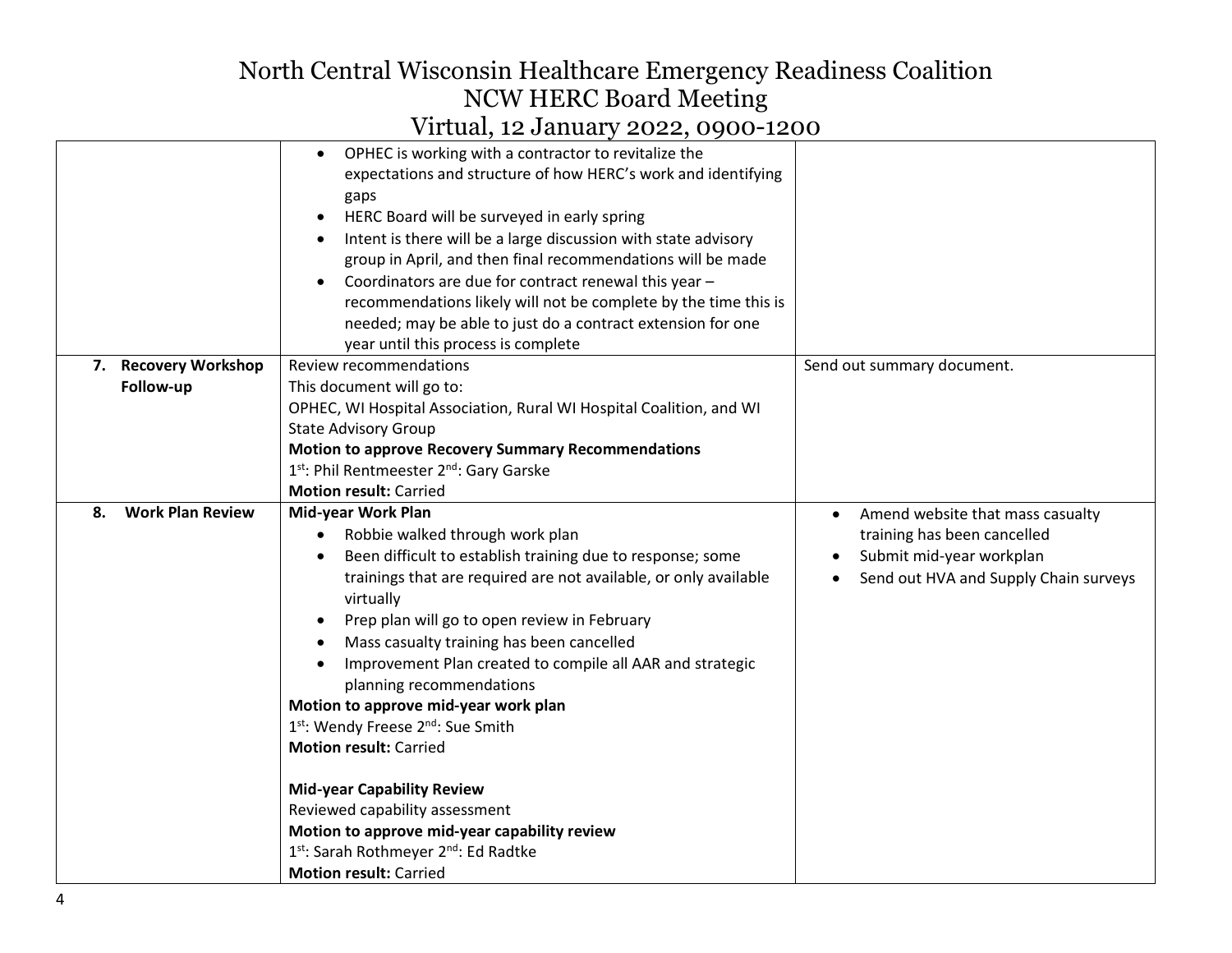| Projects:   |                                                                                    |
|-------------|------------------------------------------------------------------------------------|
| <b>MRSE</b> |                                                                                    |
| $\bullet$   | <b>Objectives</b>                                                                  |
|             | o Asses an HCC's capacity to support large-scale                                   |
|             | community wide medical surge incident                                              |
| $\circ$     | Evaluate a multitude of coalition preparedness and<br>response documents and plans |
|             | Evaluate coalition members ability to communicate                                  |
| $\circ$     | and coordinate quickly to find and match available                                 |
|             | staffed beds, transportation, supplies and equipment,                              |
|             | and personnel in a large-scale surge incident                                      |
| $\circ$     | Assist HCCs and their members with improvement                                     |
|             | planning based on MRSE outcomes                                                    |
|             | Serve as a data source for performance measure                                     |
|             | reporting required by HPP                                                          |
|             | Provide a flexible exercise which could be customized                              |
|             | to meet the needs and/or exercise requirements of                                  |
|             | <b>HCCs</b>                                                                        |
|             | Injects for MSEL related to objectives                                             |
|             | May be an ammonia or hydrochloric acid release                                     |
|             | around Wausau area                                                                 |
|             | Will involve search and rescue, mass decon, and                                    |
|             | medical surge                                                                      |
|             | More to come after another planning meeting this<br>afternoon                      |
|             | It's a functional exercise - glorified tabletop, not full-scale                    |
|             | Will be held March 24th                                                            |
|             | <b>Supply Chain Integrity Assessment/HVA</b>                                       |
|             | Complete, prepped and ready to go - will have open until end                       |
|             | of February                                                                        |
|             | COOP/ Infectious Disease Annex/ Prep & Response Plan                               |
| $\bullet$   | Infectious disease exercise and PIO training still up in air                       |
|             | COOP is drafted and will be incorporated into response plan                        |
| $\bullet$   | Hope to have infectious disease annex in hand by March                             |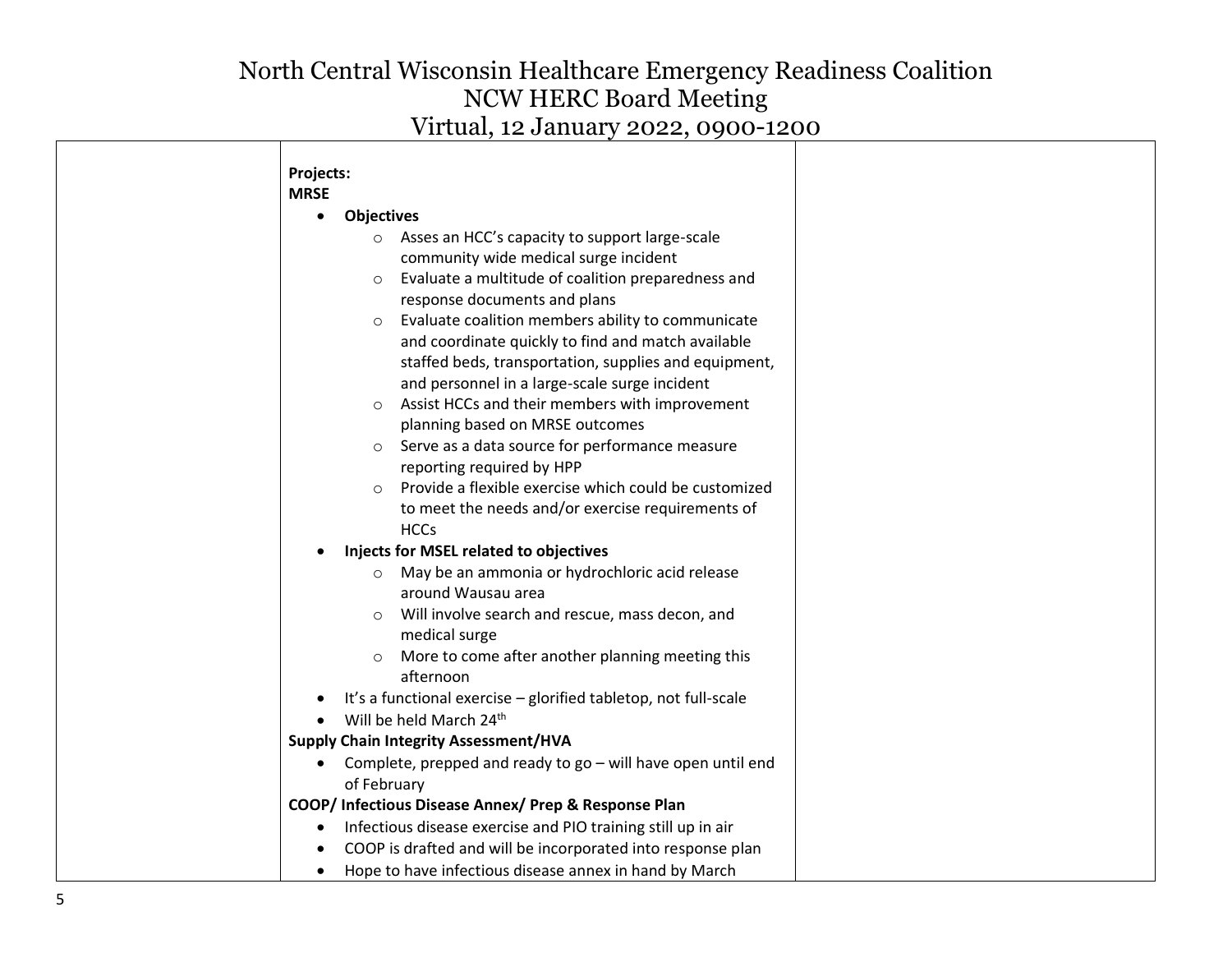|                                                              | Prep plan will have open review in February, followed by<br>$\bullet$<br>Response plan                                                                                                                                                                                                                                                                                                                                                                                                                      |  |
|--------------------------------------------------------------|-------------------------------------------------------------------------------------------------------------------------------------------------------------------------------------------------------------------------------------------------------------------------------------------------------------------------------------------------------------------------------------------------------------------------------------------------------------------------------------------------------------|--|
| 9. HERC Staff and<br><b>Advisory Group</b><br><b>Meeting</b> | No meeting held in December                                                                                                                                                                                                                                                                                                                                                                                                                                                                                 |  |
| 10. Response Updates                                         | Case volume continues to set new records<br>Average 965 cases/day (probable and confirmed) (562<br>confirmed was high in 2020) in region<br>Hospitalizations trending up<br>Hospitals seeing significant number of staff out sick (571 in<br>Aspirus system are out)<br>Schools starting to request PPE<br>Additional guidance on types of masks to use is supposed to<br>come out tomorrow<br>Regional data tracking<br>Will move to a weekly data count due to changes in<br>$\circ$<br>state data system |  |
| 11. Contractor Updates                                       | <b>HERC Coordinator</b><br>Discussed above<br>Planning<br>Recovery plan is ready for review - will be sent out this<br>$\circ$<br>spring<br>Recovery Workshop summary is complete<br>$\circ$<br>Improvement plan has been developed<br>$\circ$<br>Newsletter will be ready by next week<br>$\circ$<br>Continue work on COVID AAR<br>$\bigcirc$<br><b>Updating Mass Fatality Plan</b><br>$\circ$<br>Logistics<br>Looking into the fixing/replacing damaged easy-up tent<br>$\circ$                           |  |
| 12. Interoperable<br><b>Communications</b><br><b>Systems</b> | <b>EICS</b><br>Continue to utilize in COVID response<br>$\circ$<br>Will utilize for HVA input this year<br>$\circ$<br><b>EMTrack</b><br>$\bullet$                                                                                                                                                                                                                                                                                                                                                           |  |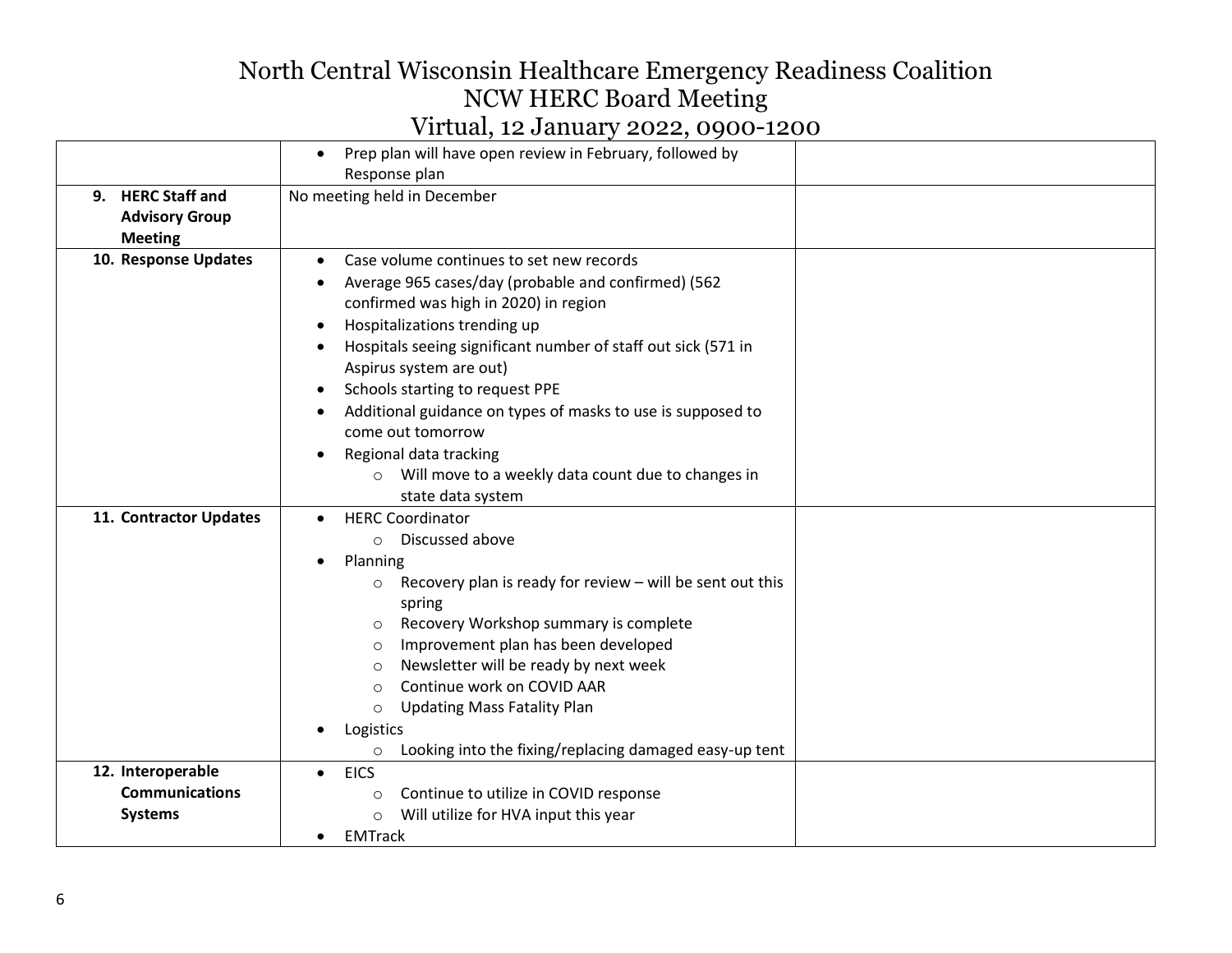## Virtual, 12 January 2022, 0900-1200

|                        | Not a lot of traction on this platform; product is ready,<br>$\circ$          |  |
|------------------------|-------------------------------------------------------------------------------|--|
|                        | just hesitant to implement with current hospital surge                        |  |
|                        | Continue to utilize EMResource<br>$\circ$                                     |  |
|                        | <b>WISCOM</b>                                                                 |  |
|                        | Travis continues to get out and drill and exercise<br>$\circ$                 |  |
| 13. Sector Reports/Top | Hospitals                                                                     |  |
| <b>Priorities</b>      | None<br>$\bullet$                                                             |  |
|                        | <b>EMS</b>                                                                    |  |
|                        | None                                                                          |  |
|                        | EM                                                                            |  |
|                        | Command and General Staff Course coming May 9 - 13, 7:30-<br>4:30             |  |
|                        | WEM strategic plan is being laid out                                          |  |
|                        | PH                                                                            |  |
|                        | DHS is considering significantly limiting follow-up on positives<br>$\bullet$ |  |
|                        | and contact tracing - in discussion mode at this point                        |  |
|                        | Pushing to move this to be treated as influenza                               |  |
|                        | DHS is updating WEDSS platform to automatically move cases                    |  |
|                        | from staging                                                                  |  |
|                        | Moving to letters rather than phone calls - can't keep up                     |  |
|                        | Having difficulty recruiting staff                                            |  |
|                        | Currently have five interim health officers in region                         |  |
|                        | Trauma                                                                        |  |
|                        | Working on conference planning<br>$\bullet$                                   |  |
|                        | <b>CMS</b>                                                                    |  |
|                        | Significant number of staff positive                                          |  |
|                        | Tribal                                                                        |  |
|                        | No updates<br>$\bullet$                                                       |  |
| 14. Upcoming           | Feb 9 - Board Meeting<br>$\bullet$                                            |  |
| engagements            | Board Update to continue on Tuesdays                                          |  |
|                        | <b>Regional Medical Coordination Calls</b>                                    |  |
|                        | MSRE/ MRSE Debriefing                                                         |  |
|                        | Training                                                                      |  |